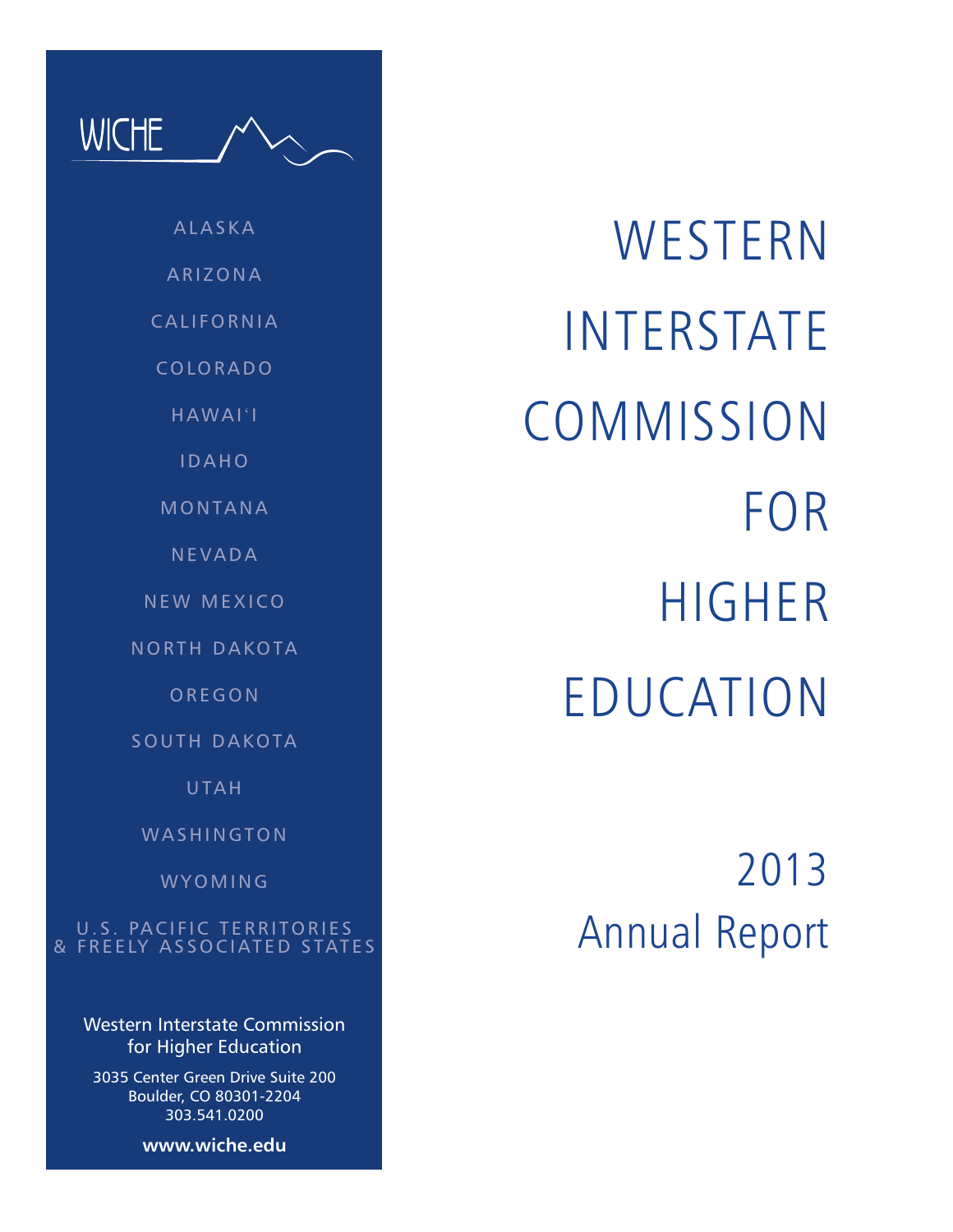# A Message from WICHE Chair Leah Bornstein

### WICHE was formally founded 60 years ago,

in 1953, by Congressional compact. But it was an informal discussion between a university president from Wyoming and the dean of Colorado's medical school a few years earlier that got the ball rolling. Like many states in the West, Wyoming was short on educational resources: for one thing, it had no medical school. Would Colorado be willing to hold a few slots in its med school for Wyoming residents? Colorado would. It reserved five slots for Wyoming residents, and another five for students from New Mexico, for the class of 1949. That act of regional resource-sharing was followed, in the same year, by a declaration by the Western Governors' Conference at its meeting in Salt Lake City: "The Western Governors' Conference believes that a cooperative plan among the western states is necessary and desirable and should be developed to provide more extensive facilities and training for the students of this region."

Neither those Western governors nor the Wyoming university president or Colorado med school dean could envision how far the organization that grew out of their early efforts – WICHE – would take the idea of resourcesharing. In 2013 Western students, institutions and states have benefited from a slew of WICHE programs. Our Student Exchange Program enrolled a record number of students this year in hundreds of professional, graduate, and undergraduate programs. Initiatives like the North American Network of Science Labs Online, Consortium for Health Education Online, and Internet Course Exchange are further breaking down geographic barriers by helping students learn at a distance. And a major new initiative, the State Authorization Reciprocity Agreement,

will assist in certifying the quality of at-a-distance programs.

WICHE also pushed forward with significant research

projects. We produced the eighth edition of our widely used projections of high school graduates, *Knocking at the College Door*. Our efforts on the Predictive Analytics Reporting (PAR) Framework are working toward improving student retention, while the Facilitating Development of a Multistate Longitudinal Data Exchange project is laying the ground for a better and more regional understanding of how students participate in higher education and the workforce. Our Mental Health Program, one of our original initiatives, is doing research and providing training in states across the West. And programs like the Master Property Program are saving institutions millions of dollars. These are just some of WICHE's many programs, detailed in this annual report for fiscal 2013.

Another thing those Western governors couldn't have foreseen: the extent of WICHE's reach. This year the WICHE Commission welcomed a new member, the U.S. Pacific territories and freely associated states, a group of U.S. territories and island states, including American Samoa, the Commonwealth of the Northern Mariana Islands, Guam, the Marshall Islands, the Federated States of Micronesia, and Palau. They join as a single member, with each territory and state electing individually to participate actively in the commission when it sees fit (the Commonwealth of the Northern Mariana Islands is the first to participate). Their membership shows how far, in our connected world, the notion of resourcesharing can extend.



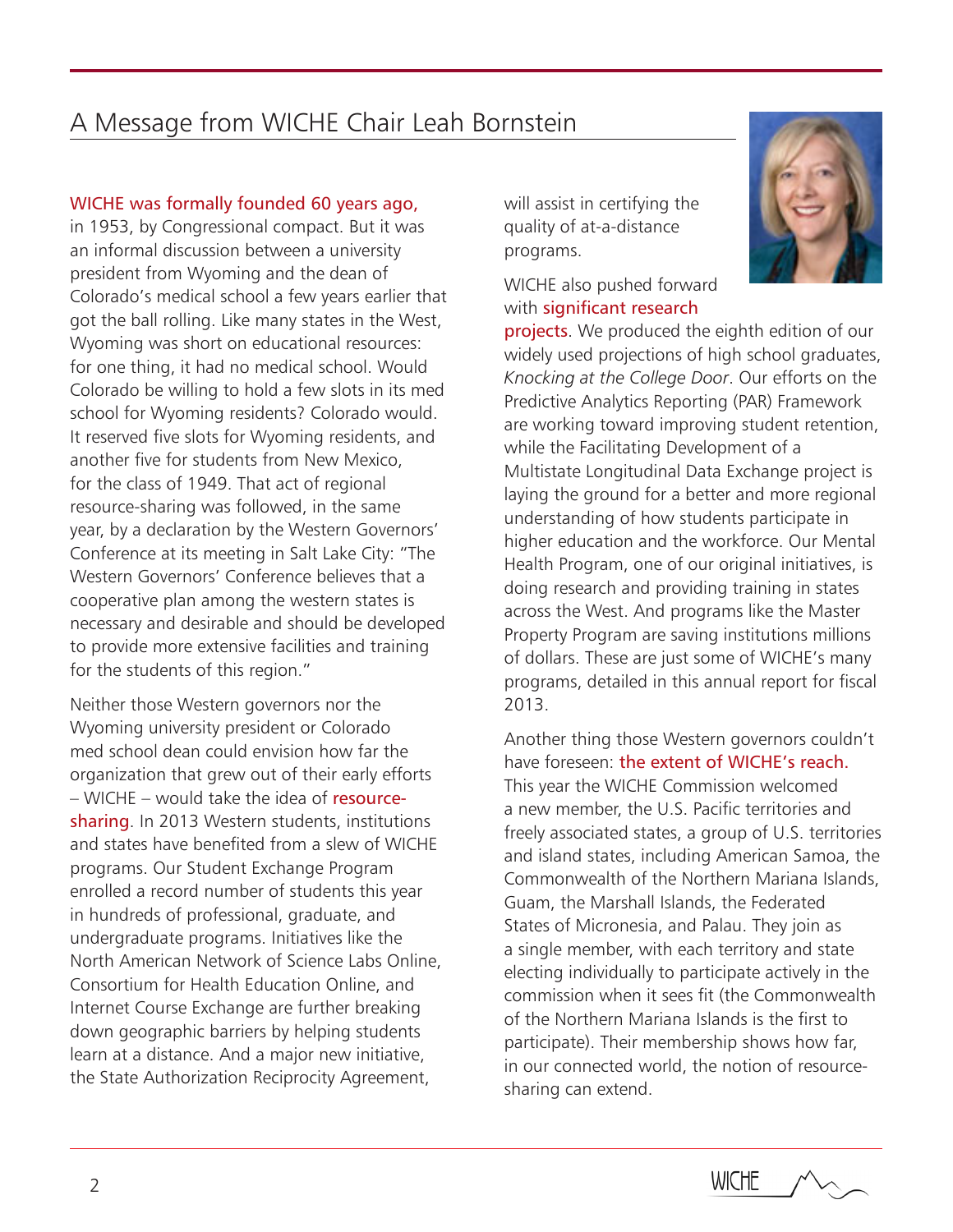# A Message from WICHE President David A. Longanecker

### WICHE's celebrating its 60<sup>th</sup> anniversary in

November. Six decades into our history, we're living through an era unlike any other in the history of higher education: an era in which our country, region, states, and institutions are facing major challenges on a number of critical fronts.

WICHE's original goal was to improve access – specifically, access to professional programs for students in states that had no medical, dental or vet schools. Today, boosting access broadly, especially for students of color and low-income students, remains critical. But we have to improve access *and* success: simply getting students into institutions isn't enough. The U.S. ranks 13<sup>th</sup> in the attainment of associate and bachelor's degrees, according to the Organisation for Economic Co-operation and Development. What's more, the percentage of 25- to 34-year-old Americans with at least an associate's degree is, at 42.3 percent, a full percentage point lower than that of 34- to 45-year-olds, as well as far lower than that of the same cohort in Korea, Japan, and other economic competitors. The U.S. is attacking the problem from a number of angles: offering postsecondary coursework in high school and creating early college high schools; improving student preparation (Common Core) and reinventing remediation, using high schools as partners; improving college completion for adults; and rethinking the GED.

Productivity is also a major issue. The notion of "evidence-based practice" is slowly catching on in higher education, where learning analytics and demonstrated competence are increasingly important. But equally significant is the notion that institutions don't have to "do it all." More and more are using prior-learning assessments

and other methods of evaluating what students already know.

Hand in hand with productivity is the issue of



finance. The "new normal" here relates to two key ideas and two constituencies: performance funding, for institutions; and affordability, for students. Rising college costs are a huge barrier for low-income students. According to Thomas Mortenson for the Pell Institute for the Study of Opportunity in Higher Education in Washington, D.C., the percent of degree-holding students from low-income families has stayed flat for decades.

Innovation is the fourth change higher education is witnessing. Online courses, a rarity even 10 years ago, are now so commonplace that a new initiative, the State Authorization Reciprocity Agreement (created by WICHE and its partners), has been set up to ease regulatory headaches and assure better quality control. Fully online institutions like Western Governors University enroll tens of thousands of students each year. Massive open online courses (MOOCs) from major institutions and other vendors are evolving from one-off offerings to degree programs. And for-profit institutions continue to draw students, many of whom have not been served well by traditional institutions in the past.

None of these four major trends could've been envisioned when WICHE set up shop 60 years ago. But new challenges – and we face many – require new thinking. We're happy to be in the thick of it.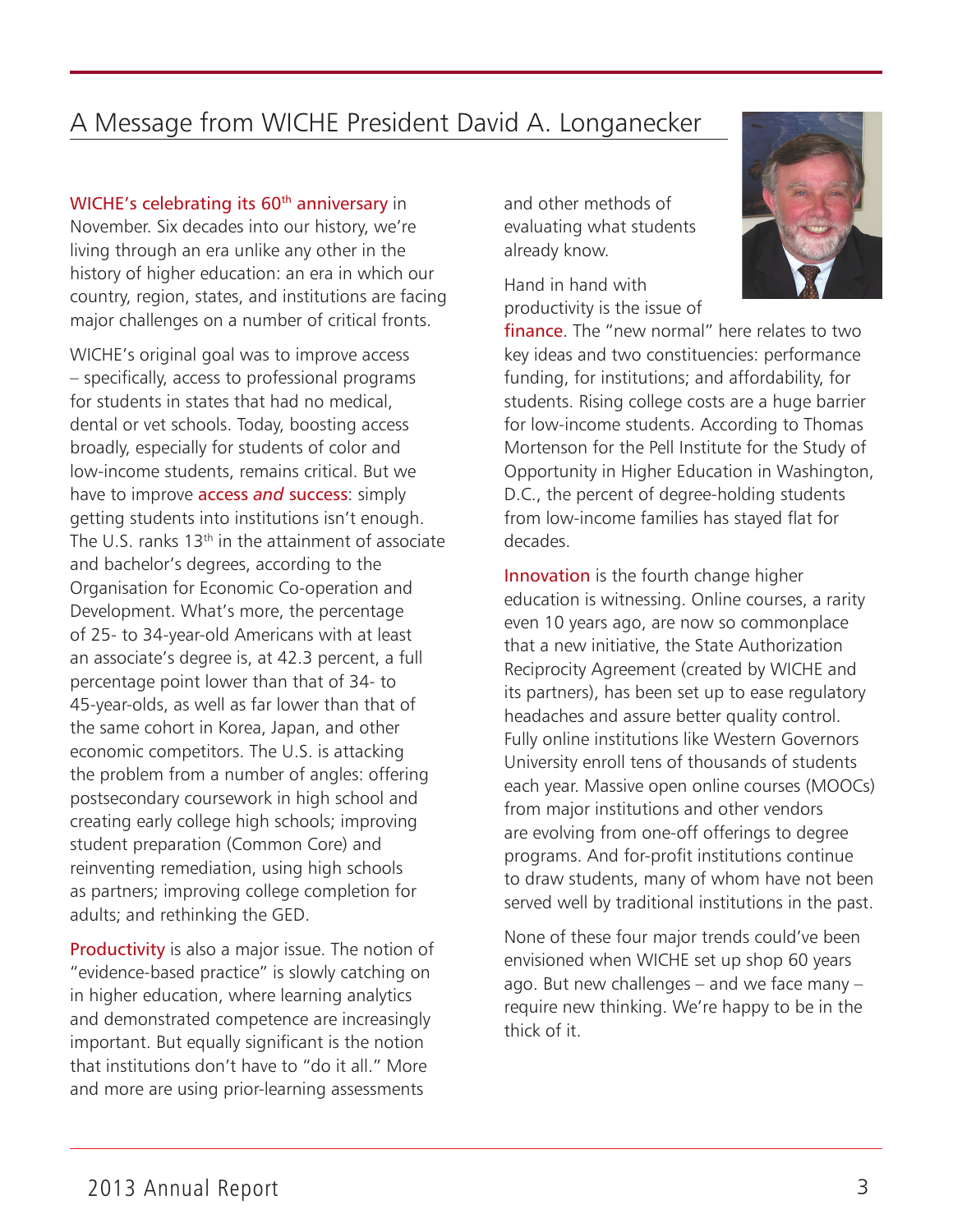WICHE and its 16 members work to improve access to higher education and ensure student success. Our student exchange programs, regional initiatives, and research and policy work allow us to assist constituents throughout the West and beyond. The WICHE Commission's 16 members include representatives from 15 Western states – Alaska, Arizona, California, Colorado, Hawai'i, Idaho, Montana, Nevada, New Mexico, North Dakota, Oregon, South Dakota, Utah, Washington, and Wyoming – and the U.S. Pacific territories and freely associated states (the Commonwealth of the Northern Mariana Islands is the first to participate).

In fiscal 2013 WICHE's four units – Programs and Services, Policy Analysis and Research, Mental Health Program, and the WICHE Cooperative for Educational Technologies (WCET) – worked to assist the West's institutions and students in five mission areas: finance; access and success; workforce and society; technology and innovation; and accountability. In this annual report, we've organized our work according to these five themes. However, many of our projects touch on more than one area – and some touch on all five.

### Finance

Tuition and Fees in Public Higher Education in the West 2012-13. The latest update of WICHE's annual "[Tuition and Fees" report](http://www.wiche.edu/pub/16527), focusing on public institutions in WICHE's 15-state U.S. region, includes an institutionby-institution historical review of tuition changes from year to year, as well as those from one, five, and 10 years ago. The report presents published tuition and fees amounts as averages, both unweighted and weighted, by full-time-equivalent enrollments (enrollmentweighted averages provide a truer estimate of the published price a typical student faces,

# Programs and Services

WICHE's Programs and Services unit expands access to higher education through its three Student Exchange Programs and WICHE ICE (Internet Course Exchange). The staff also fosters collaboration and resource sharing in higher education through several regional initiatives; convenes and partners with academic leaders throughout the West; and works to help institutions and states reduce their operating costs through several innovative programs. The unit also develops and disseminates WICHE electronic and print publications, including NewsCap, factsheets, annual reports, state briefings, commission agenda books, the annual workplan, and others, as well as managing the WICHE website, social-networking media, and media relations. Its programs and initiatives for FY 2013 include:

- State Authorization Reciprocity Agreement
- Western Undergraduate Exchange
- Western Regional Graduate Program
- Professional Student Exchange Program
- WICHE ICE (Internet Course Exchange)
- North American Network of Science Labs Online
- Consortium for Health Education Online
- Western Academic Leadership Forum
- Western Alliance of Community College Academic Leaders
- Western rural healthcare initiatives
- Healthcare workforce brief series
- Academic Leaders Toolkit
- **•** Interstate Passport Initiative
- Master Property Program
- MHECare
- **MHECtech**
- Bridges to the Professoriate

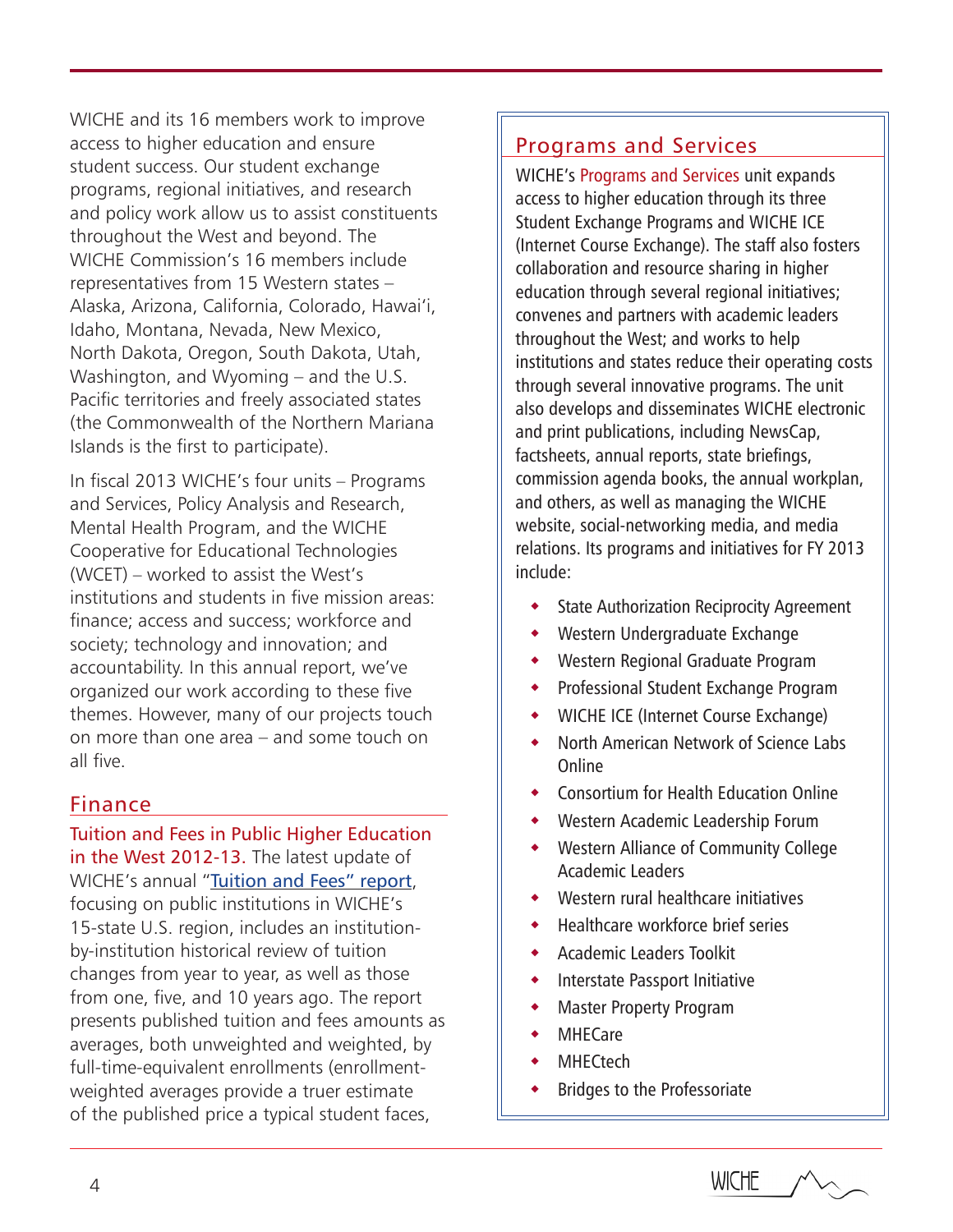based on enrollment patterns). A related *Policy Insights* publication, "[Tuition and Fees in](http://www.wiche.edu/info/publications/PI-TF12-13.pdf)  [the West 2012-13](http://www.wiche.edu/info/publications/PI-TF12-13.pdf)," summarizes the report's findings and discusses state budget levels, higher education appropriations, state financial aid programs, and other state finance policy innovations.

Master Property Program. WICHE offers participation in the [Master Property Program](http://www.wiche.edu/mpp)  [\(MPP\)](http://www.wiche.edu/mpp) to colleges and universities in the West that want to benefit from comprehensive property insurance coverage at rates that are typically below industry averages, while improving their risk management and asset protection strategies. Available to two- and four-year public and private institutions of higher education, the program currently has 58 member institutions (145 campuses) with total insured values of \$86.4 billion; it has generated some \$65.4 million in savings for the participating institutions while expanding their coverage. Nine institutions and two systems (with 16 campuses) in the WICHE region are members of the program, originally created by the Midwestern Higher Education Compact (MHEC).

[MHECare](http://www.wiche.edu/mhecare). WICHE is also partnering with MHEC to offer [MHECar](http://www.wiche.edu/mhecare)e, a student health insurance program providing vetted, competitively priced medical benefits for students. Underwritten by UnitedHealthcare StudentResources (UHCSR), MHECare offers a variety of plans and provides colleges and universities with health insurance for their students at significant cost savings (achievable by working collaboratively across institutions). UnitedHealthcare StudentResources (UHCSR), a division of national healthcare carrier UnitedHealthcare that specializes in student health insurance plans, is known for its large, national network of providers, excellent web-based enrollment and support tools,

and affordable rates. Mercer was selected as the program administrator, again through a competitive bid process.

[MHECt](http://www.wiche.edu/mhecare)ech. Through an agreement between WICHE and MHEC, substantial cost savings on computers, software, printers, and other products are available via [MHECtech](http://www.wiche.edu/costSavingPurchasing) to

# Policy Analysis and Research

The Policy Analysis and Research unit furnishes accurate and timely information and expertise that advance WICHE's mission of expanding educational access and excellence. It does so by providing analysis of relevant data related to K-12 and postsecondary education, demography, labor market information, and higher education finances; by supplying assistance with policy design and implementation, including technical assistance; and by developing and managing projects that serve the needs of policymakers in the West and throughout the nation. Among its projects in FY 2013 are:

- College Access Challenge Grant Consortium and Network
- Adult College Completion Network
- Facilitating Development of a Multistate Longitudinal Data Exchange
- Knocking at the College Door: Projections of High School Graduates by State and Race/ **Ethnicity**
- Equity in Excellence
- State Higher Education Policy Database Online
- Tuition and Fees in Public Higher Education in the West
- Policy Alerts and Stat Alerts
- Policy Insights
- Policy Publications Clearinghouse
- **Benchmarks**
- Legislative Advisory Committee
- Western Policy Exchanges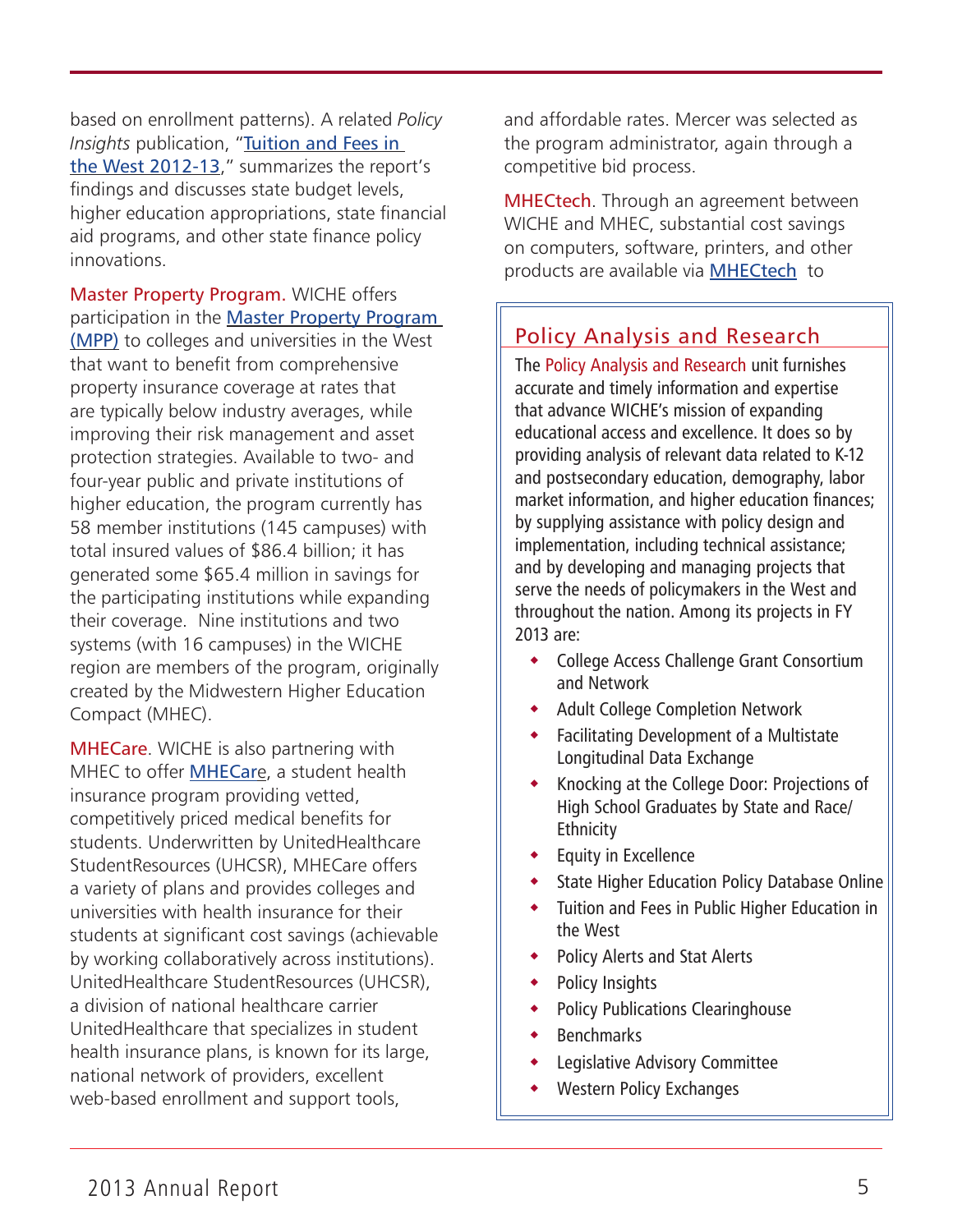colleges and universities; K-12 districts and entities; city, county, and state governments; and some nonprofits.

New Approaches to the New Normal: Recapping 2012 Higher Education Legislative Activity in the West. While tax revenues in many Western states have improved since FY 2011, the 2012 legislative sessions still experienced what has become the familiar round of funding cuts to higher education, coupled with tuition increases for students. The good news, reported in "New Approaches [to the New Normal: Recapping 2012](http://www.wiche.edu/pub/16458)  [Higher Education Legislative Activity in the](http://www.wiche.edu/pub/16458)  [West](http://www.wiche.edu/pub/16458)," is that the cuts and increases weren't as severe as those in previous years, despite continued aversion to spending by most state legislatures. The bad news is that the loss of stimulus funds and the rising cost of health care, K-12 education, and other public services mean that states still face a tremendous amount of economic pressure. This Policy Insights brief summarizes key themes from the 2012 legislative sessions and highlights some emerging issues to watch in the West.

## Access & Success

*Knocking at the College Door*. WICHE has been producing high school graduate forecasts for over 30 years, for use by a wide and diverse audience of policymakers, enrollment managers, college counselors, schools and school districts, researchers, and the media. In December 2012 WICHE released the 8<sup>th</sup> edition of Knocking at the College Door: [Projections of High School Graduates](http://www.wiche.edu/knocking-8th). The projections – organized by state and race/ ethnicity through the class of 2028 – were the subject of numerous presentations and resulted in an invitation for staff to serve on the National Association of College Admission Counseling Board of Directors to provide

a policy perspective to the association's governance. A related *Policy Insights* brief, "[Demography as Destiny](http://www.wiche.edu/info/publications/PI-knocking2013.pdf)," summarizes *Knocking*'s main findings and places changes in the size and racial/ethnic composition of our nation's graduating classes in the context of the college completion agenda and the need for greater educational attainment. It also addresses how demographic shifts, coupled with fiscal stress, are impacting the practice of enrollment management. It concludes by offering reflections on how policymakers and institutional leaders can respond to these challenges with policies and practices that align with society's rising needs and expectations for higher education.

### Western Undergraduate Exchange. [WUE](http://www.wiche.edu/wue),

WICHE's signature undergraduate tuition reciprocity program, enables more than 31,000 students to enroll in more than 150 public two- and four-year institutions in 15 states and save an estimated \$235.8 million by paying 150 percent of resident tuition instead of full nonresident tuition. Colleges and universities can tailor their participation, including admission requirements and available programs of study, to individual campus needs.

### Professional Student Exchange Program.

[PSEP](http://www.wiche.edu/psep) provides affordable access to 10 professional healthcare fields for students in 11 WICHE states. In 2012-13 states invested \$14.4 million in their future healthcare providers' education; almost 700 students enrolled through PSEP.

### Western Regional Graduate Program. [WRGP](http://www.wiche.edu/wrgp)

allows master's, graduate certificate, and doctoral students who are WICHE-region residents to enroll in some 320 programs at 56 participating institutions on a resident tuition basis. In fall 2012 more than 1,000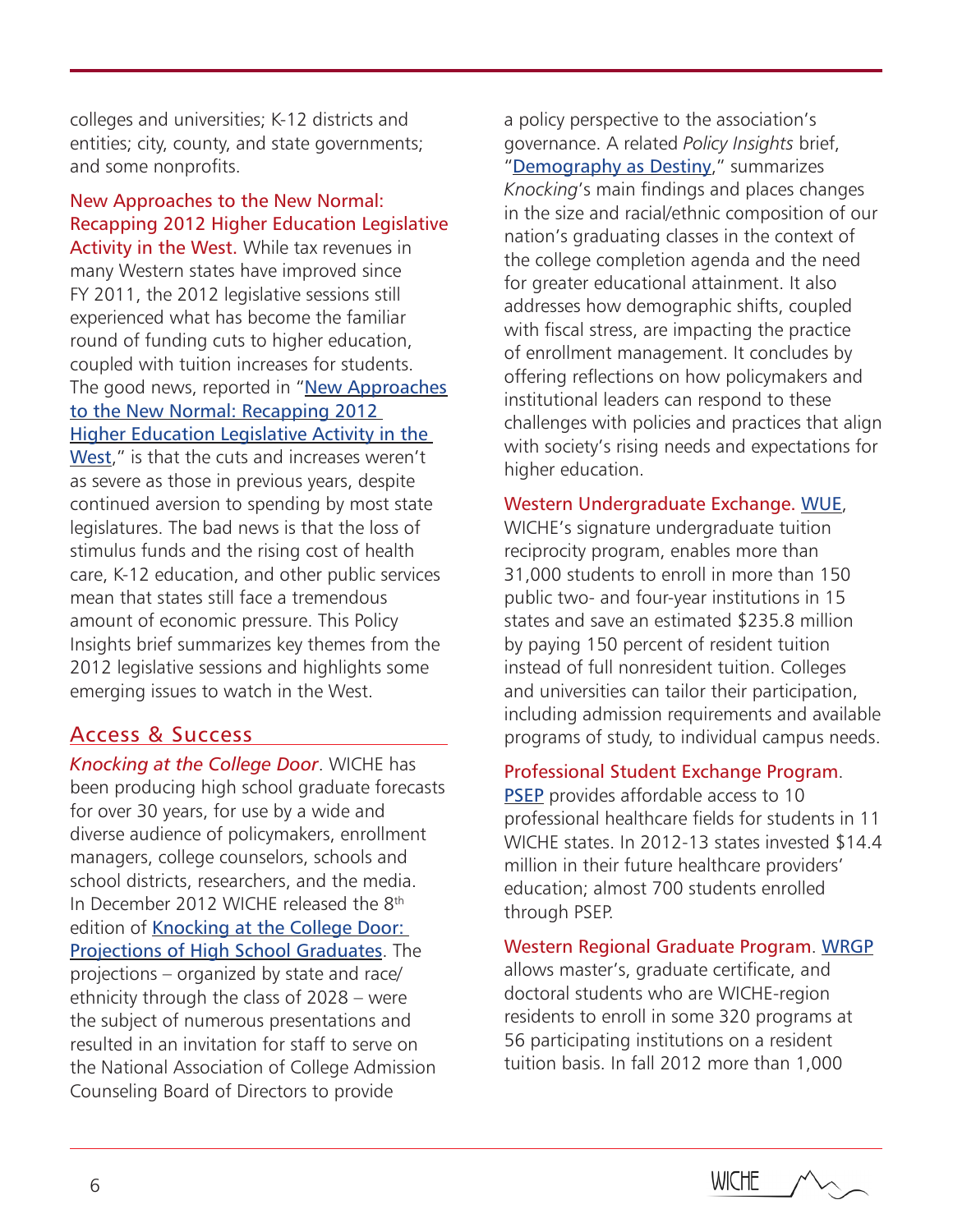# **Mental Health Program**

The Mental Health Program (MHP) seeks to enhance the public systems of care and the workforce that serves persons with mental health issues and their families. The program approaches this mission through partnerships with state mental health authorities, federal agencies, advocacy and consumer groups, and higher education institutions. Activities focus on direct technical assistance to state and local agencies, policy analysis and research, support of state mental health agency data analysis, and liaison activities with higher education to enhance workforce development. In FY 2013 projects included the following.

- State Psychiatric Hospital Consultation
- Behavioral Health Crisis Services
- ◆ South Dakota Tribal Engagement
- Suicide Prevention Toolkit and Training in Primary Care
- Department of Defense Research Study
- Alaska Psychology Internship Consortium
- Association of Psychology Postdoctoral and Internship Centers
- Hawai'i Internship Program
- Texas Psychology Internship Programs
- Alaska Competencies Training
- Guam Technical Assistance
- Colorado-Supported Employment Program
- Mental Health First Aid Training
- South Dakota Co-Occurring Project
- South Dakota State Prevention Enhancement
- Western States Decision Support Group
- Alaska Psychiatric Institute
- Alaska Outcomes and System Performance Project
- South Dakota Survey

students enrolled through WRGP and saved an estimated \$15.2 million in tuition.

Legislative Advisory Committee. The [LAC](http://www.wiche.edu/lac)

informs the WICHE Commission and staff about significant legislative issues related to higher education; at the same time, WICHE staff serves the LAC by informing members about emerging policy issues in the West. LAC members are appointed by the commission and meet annually. The 2012 annual meeting, held in September in Sacramento and themed, "A New Day in Higher Education: Access, Alignment, and Achievement," featured national experts and LAC members speaking on legislative trends in the West, state authorization, Common Core State Standards, outcomes-based funding, remedial education, career technical education, financial aid, and more.

Adult College Completion Network. WICHE manages the [ACC Network](http://adultcollegecompletion.org/), a learning network that unites organizations and agencies working to increase college completion by adults with prior college credits but no degree. The number of network members continues to grow. WICHE held four ACC webinars, gave several presentations, and published a Policy Exchanges brief, "Strategies for [Success: Promising Ideas in Adult College](http://www.wiche.edu/pub/accn-strategies-for-success)  [Completion](http://www.wiche.edu/pub/accn-strategies-for-success)," which addressed data availability particular to the returning adult population; partnerships between employers and higher education institutions; communications and marketing campaigns to reengage adults with prior college credits; transfer credits; and priorlearning assessment.

College Access Challenge Grant Consortium and Network. [CACG](http://www.wiche.edu/cacg) is a federally funded formula grant program designed to increase the number of low-income students prepared to enroll and succeed in postsecondary education. States participate through the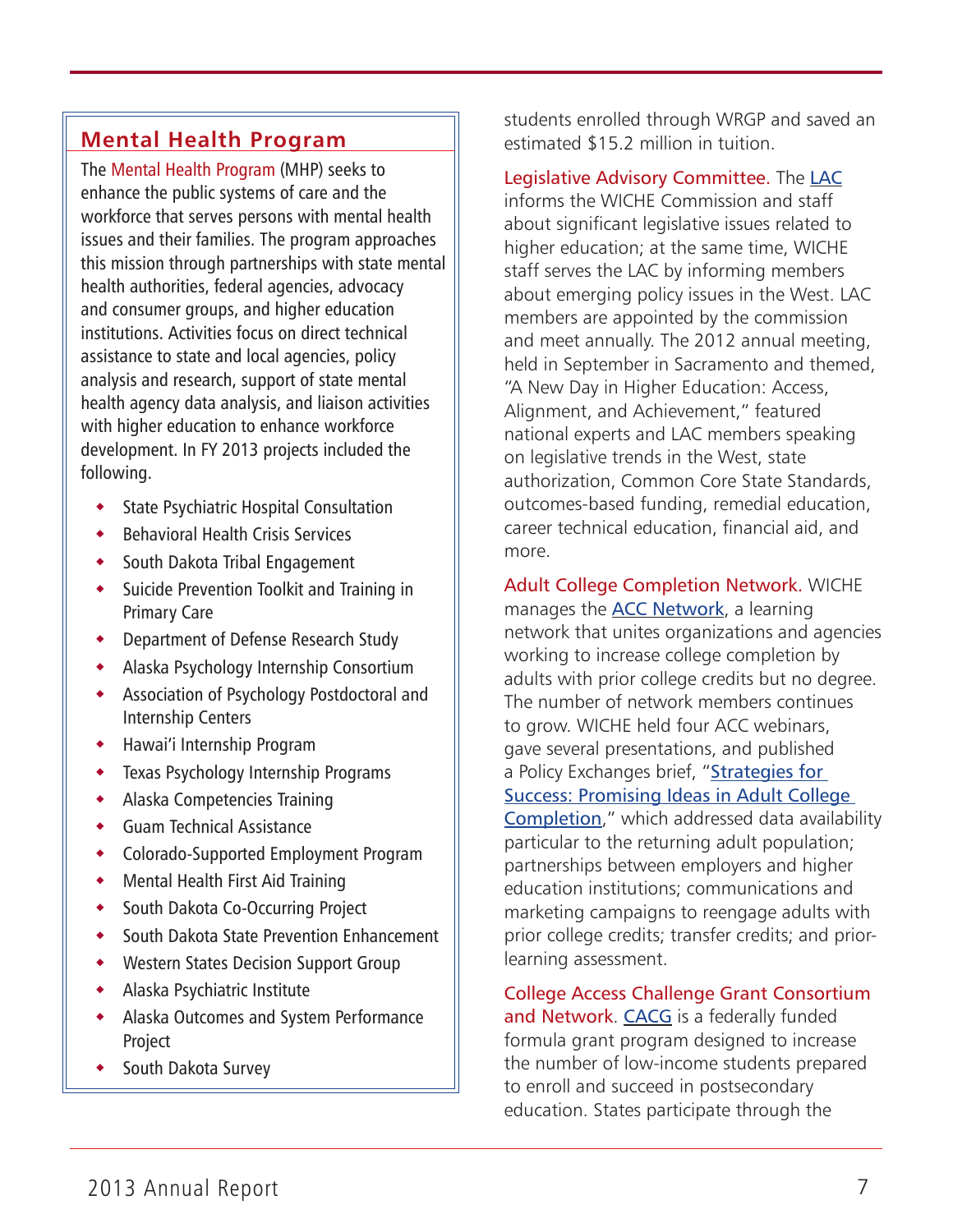CACG Consortium (Alaska and Idaho), with WICHE administering the state program, or through the CACG Network (Alaska, Idaho, Texas, Utah, Washington, and North Dakota), a collaborative council composed of designated staff from each of the states. CACG, which held a meeting in Austin in December 2012, is entering a phase of uncertainty regarding future funding. The brief "[After the Funding](http://www.wiche.edu/pub/16711)  [Is Through: CACG Program Sustainability](http://www.wiche.edu/pub/16711)" discusses four strategies that state programs can employ to increase the likelihood that their programs will continue, should funding end as expected in 2015 or sooner.

Equity in Excellence. With a focus on the Denver metro area, WICHE is partnering with the Center for Urban Education at the University of Southern California to support the implementation of Colorado's higher education reform agenda by aligning the state's higher education policy measures with concrete, equity-focused actions within community colleges and four-year institutions. CUE is funded by the Bill & Melinda Gates Foundation and the Ford Foundation (not funded directly – it's a partnership).

Western Academic Leadership Forum. The [Forum](http://www.wiche.edu/forum) brings together academic leaders at bachelor's, master's, and doctoral institutions and chief executives and chief academic officers for systems and state coordinating and governing boards to exchange ideas and information, share resources and expertise, and collaborate on regional initiatives. The Forum held its annual meeting, themed "Academic Leaders on the Race Track: Taking Advantage of the Turns," in San Diego in April.

Western Alliance of Community College Academic Leaders. The [Alliance](http://www.wiche.edu/alliance) convenes academic leaders at community colleges and technical schools and related systems and state agencies to exchange ideas and information,

share resources and expertise, and collaborate on regional initiatives. The Alliance held its annual meeting in San Francisco in April in conjunction with a meeting of the California Community College Chief Instructional Officers. The theme of the meeting was "Community College Completion, Readiness and Success: On Whose Terms?"

Connecting Communities of Broadband and Learning Innovation. Through WCET opportunities exist to bridge the expertise of e-learning and distance leaders with the technology innovators of broadband to bring more authentic and resource-rich learning into the physical classroom and the virtual classroom. [WCET membership](http://wcet.wiche.edu/contact-us/join-wcet) includes many leading universities that are active in the deployment of broadband networks. In addition, WCET serves as WICHE's representative to the [Northwest Academic](http://www.nwacc.org)  [Computing Consortium](http://www.nwacc.org).

State Psychiatric Hospital Consultation. The Mental Health Program was actively engaged in supporting state hospital improvement processes in Alaska, Arizona, and South Dakota.

Behavioral Health Crisis Services. WICHE received a contract with the Colorado State Office of Behavioral Health to conduct research on behavioral health crisis services available in the state; to facilitate stakeholder meetings to identify priorities for the crisis system; and to write the request for proposals in which entities will bid to build and conduct crisis services across the state. The funding to support the development of the crisis system in Colorado was allocated by Governor Hickenlooper in the legislative session this year.

South Dakota Tribal Engagement. WICHE staff is facilitating discussions between the South Dakota Division of Behavioral Health and

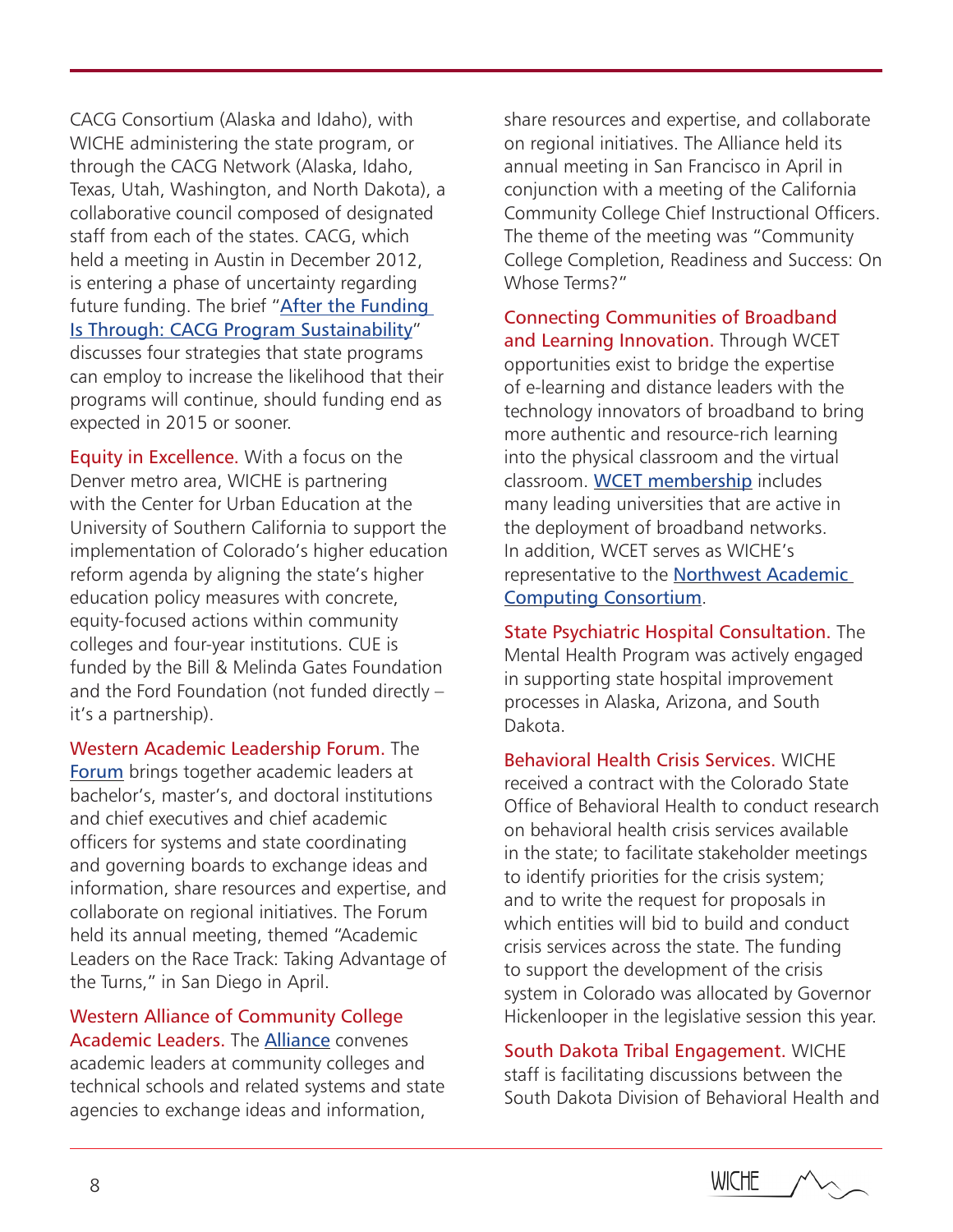# WICHE Cooperative for Educational **Technologies**

WCET is a national, nonprofit, membership-based cooperative of colleges and universities, higher education agencies and companies that share a commitment to improving the quality and the reach of online, hybrid and distributed education. WCET coordinates and enables the cooperative exchange of information, resources and services among our members. WCET's mission is to accelerate the adoption of effective practices and policies, advancing excellence in technologyenhanced teaching and learning in higher education. WCET is nationally recognized as one of the reliable and forward-thinking organizations regarding the role of technology and innovation in higher education. Its website, webcasts, and publications keep members informed about current issues and those on the horizon. Sponsors for WCET's conference and other initiatives include: Badgestack, Blackboard, Cengage Learning, CourseSmart, Desire2Learn, Mediasite by Sonic Foundry, Pearson, SmarterServices, and Starfish. Projects for FY 2013 include:

- **•** Predictive Analytics Reporting (PAR) Framework
- State Authorization Network
- WCET Badge Initiative
- Managing Online Education
- WCET Annual Meeting
- WCET Leadership Forum
- Transparency by Design

Tribal Behavioral Health programs to provide Medicaid-funded rehabilitation services.

Gaining Online Accessible Learning through Self-Study. [GOALS](http://www.wiche.edu/goals) develops web accessibility tools that institutions can use in the continuous improvement process for reaffirmation by regional accrediting agencies. GOALS is now

testing its materials with 45 institutions across the country. WICHE serves as an advisor to the three-year project, supported by the Fund for the Improvement of Postsecondary Education and set to conclude in December of this year.

# Workforce & Society

North American Network of Science Labs Online. [NANSLO](http://www.wiche.edu/nanslo), provides a consortium approach to the development and deployment of high-quality, modular, openly licensed courseware, integrating learner-centered and immersive online learning lab environments for the study of biology, chemistry, and physics. WICHE served as the managing partner.

### Consortium for Health Education Online.

[CHEO](http://wwwtest.wiche.edu/nanslo-new/initiatives-projects/current-initiatives/cheo) brings eight community colleges in five WICHE states together in an initiative to create or transform existing allied health courses for delivery in an online or hybrid format, incorporating new, web-based lab experiments provided by partners in the NANSLO project (see above). WICHE conducted a professional development workshop in June for CHEO faculty to kick off the four-year U.S. Department of Labor project.

Facilitating Development of a Multistate Longitudinal Data Exchange. WICHE completed the initial exchange of longitudinal data for the [Multistate Data Exchange](http://www.wiche.edu/nanslo) project, which demonstrated the extent to which data spanning state lines is important in understanding the mobility of human capital. It continued to push forward on a governance model and architecture for a state-owned/managed data resource to answer policy-relevant questions on human capital development and mobility and their linkage to state workforce needs.

Bridges to the Professoriate. This initiative provides the National Institute of General Medical Sciences-Minority Access to Research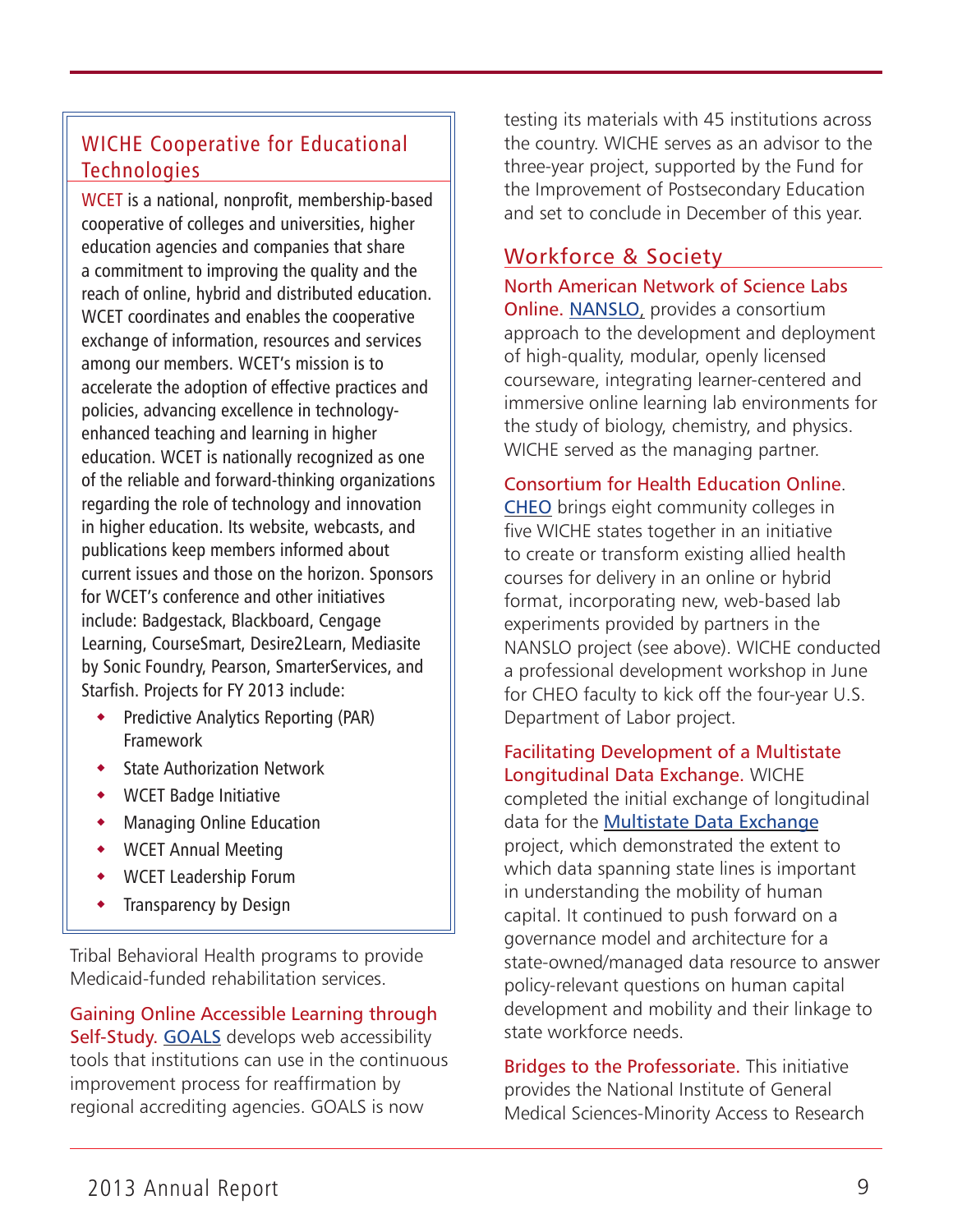# WICHE's Funders

- $\overline{A}$ CT
- Bill & Melinda Gates Foundation
- Carnegie Corporation of New York
- College Board
- Lumina Foundation
- National Institute of General Medical Sciences
- and Careers' predoctoral fellows with opportunities to participate in the annual [Compact for Faculty Diversity Institute on](http://www.instituteonteachingandmentoring.org/Compact/)  [Teaching and Mentoring](http://www.instituteonteachingandmentoring.org/Compact/), helping them to gain skills needed in doctoral programs and academic careers.

Suicide Prevention Toolkit and Training in Primary Care. WICHE, which earlier developed a [suicide prevention toolkit](http://www.wiche.edu/suicidePreventionToolkits), partnered with other experts in the suicide prevention field to conduct a preconference workshop at the national conference on suicidology, hosted by the American Association for Suicidology. It also conducted trainings in medical/health settings across the region on implementing suicide prevention in primary care settings. In addition, WICHE was asked to participate in a statewide summit in Colorado to map current suicide prevention efforts to the national strategic plan for suicide prevention released this year.

Department of Defense Research Study.

WICHE is testing the military Mental Health First Aid program in a Department of Defensefunded study with the Kansas Army National Guard, to study the effects of reducing stigma and increasing help-giving behavior to troops in psychological distress.

- Next Generation Learning Challenges/EDUCAUSE
- State of Alaska
- State of Colorado
- State of South Dakota
- Territory of Guam
- U.S. Department of Defense

Alaska Psychology Internship Consortium. WICHE continued to support the [Alaska](http://www.wiche.edu/node/11325)  [Psychology Internship Consortium](http://www.wiche.edu/node/11325), which it developed three years ago, expanding the available training slots and building the workforce in Alaska.

Association of Psychology Postdoctoral and Internship Centers. This is a two-year collaboration between WICHE and APPIC to conduct a nationwide evaluation of doctoral psychology internship programs that are currently not accredited by the American Psychological Association, in order to determine the barriers to accreditation and develop a tool to assess accreditation readiness.

Hawai'i Internship Program. WICHE continued to work on the development a [doctoral psychology internship consortium](http://www.wiche.edu/node/15629) [in Hawai'i](http://www.wiche.edu/node/15629) within the state's Health, Education, and Public Safety departments. This consortium successfully launched this year and has secured five interns for the 2013 academic year.

### Texas Psychology Internship Programs.

WICHE staff continued to provide consultation to five different educational institutions in

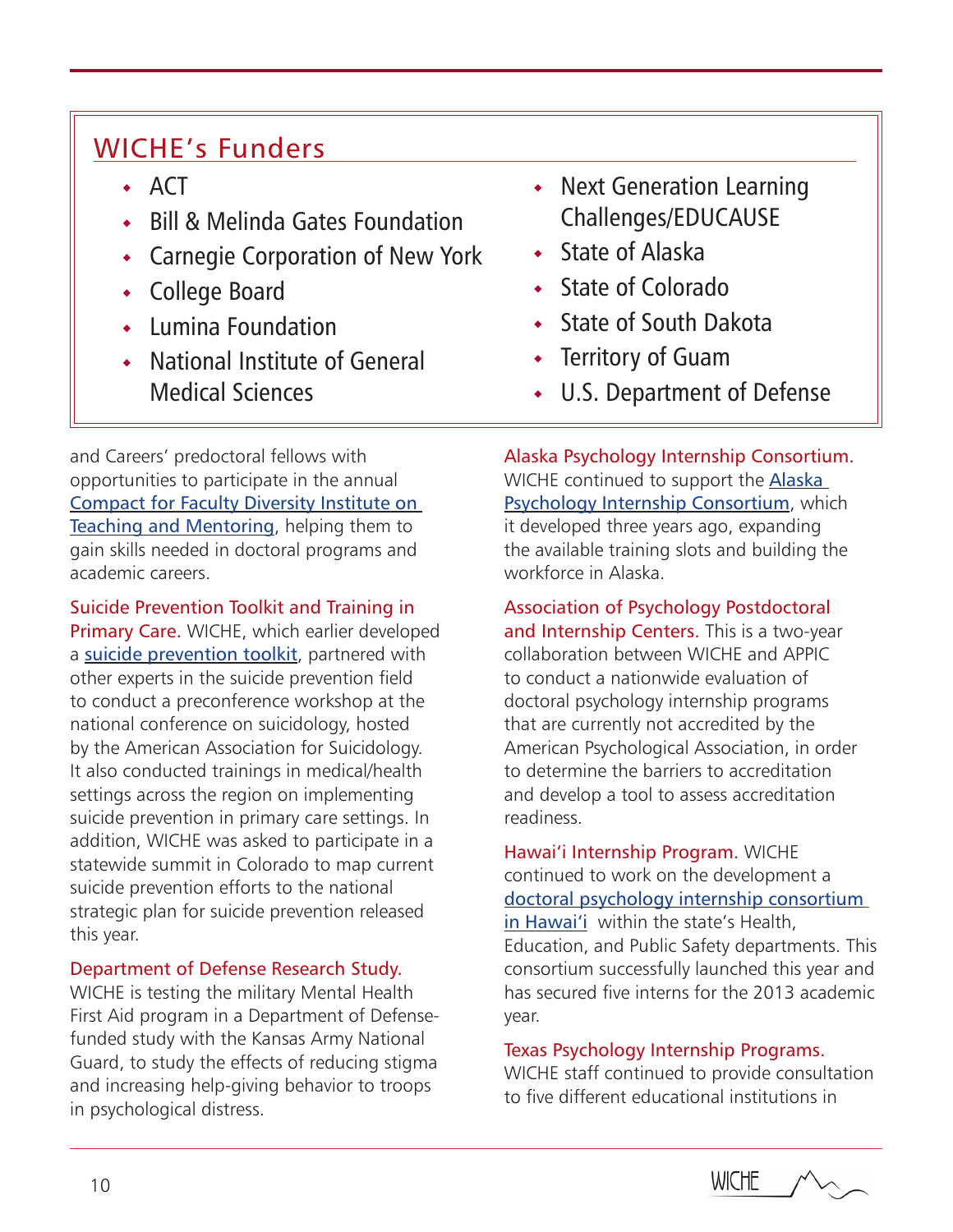developing or strengthening their doctoral psychology internship programs.

Alaska Competencies Training. WICHE created and conducted a train-the-trainer event based on the work we conducted in a multiyear project to build core competencies and curriculum to enhance the direct care workforce across human service settings. WICHE provided technical assistance to the Trust Training Cooperative, the entity in Alaska responsible for coordinating the activities of the cohort of trainers throughout the past year.

Guam Technical Assistance. WICHE provided a range of training and technical assistance to support system improvement in the public behavioral health system serving Guam.

Colorado-Supported Employment Program.

WICHE provided training and technical assistance to programs in Colorado that employ individuals with serious mental illness, to help them succeed in the workplace.

Mental Health First Aid Training. Mental Health Program staff conducted several trainings in rural communities in Eastern Colorado based on a rural adaptation of [Mental Health First Aid \(MHFA\)](http://www.wiche.edu/bhTraining ) training that WICHE assisted in developing. Several staff participated in the instructor training for a recently released youth MHFA version. Two MHFA instructors on staff participated in a large MHFA training effort for the Colorado Sheriff's Department and for staff at the Children's Hospital of Colorado. The program successfully developed an adaptation for military populations, which was piloted successfully in Arizona.

South Dakota Co-Occurring Project. WICHE staff provided technical assistance to South Dakota on a variety of system improvement projects for persons with co-occurring mental health and substance abuse issues.

### South Dakota State Prevention

Enhancement. WICHE staff facilitated the integration of community prevention coalitions across the state.

# Technology & Innovation

### State Authorization Reciprocity Agreement.

WICHE and its partners – the Midwestern Higher Education Compact, the New England Board of Higher Education, and the Southern Regional Education Board – were awarded a \$2.3 million grant from Lumina Foundation to launch [SARA](http://www.wiche.edu/news/release/16788), a national initiative that will make distance education courses more accessible to students across state lines, as well as making it easier for states to regulate and institutions to participate in interstate distance education. SARA will create interstate reciprocity in the regulation of postsecondary distance education by providing a straightforward framework for authorization that institutions and states can trust.

Predictive Analytics Reporting Framework.

The **[PAR Framework](http://www.wcet.wiche.edu/par)** is a collaborative, multiinstitutional effort that brings together twoyear, four-year, public, proprietary, traditional, and progressive institutions to collaborate on identifying points of student loss. PAR is focused on using predictive analytics to improve student success. Current efforts focus on online and blended programs. Deliverables include flexible predictive models, openly published common data definitions, and a student success matrix that links predictions with interventions and student supports, making predictions actionable. With 16 WCET member institutions, over 1.8 million anonymized student records, and 13.1 million institutionally de-identified course-level records, the PAR Framework offers educational stakeholders a unique multi-institutional lens for examining dimensions of student success.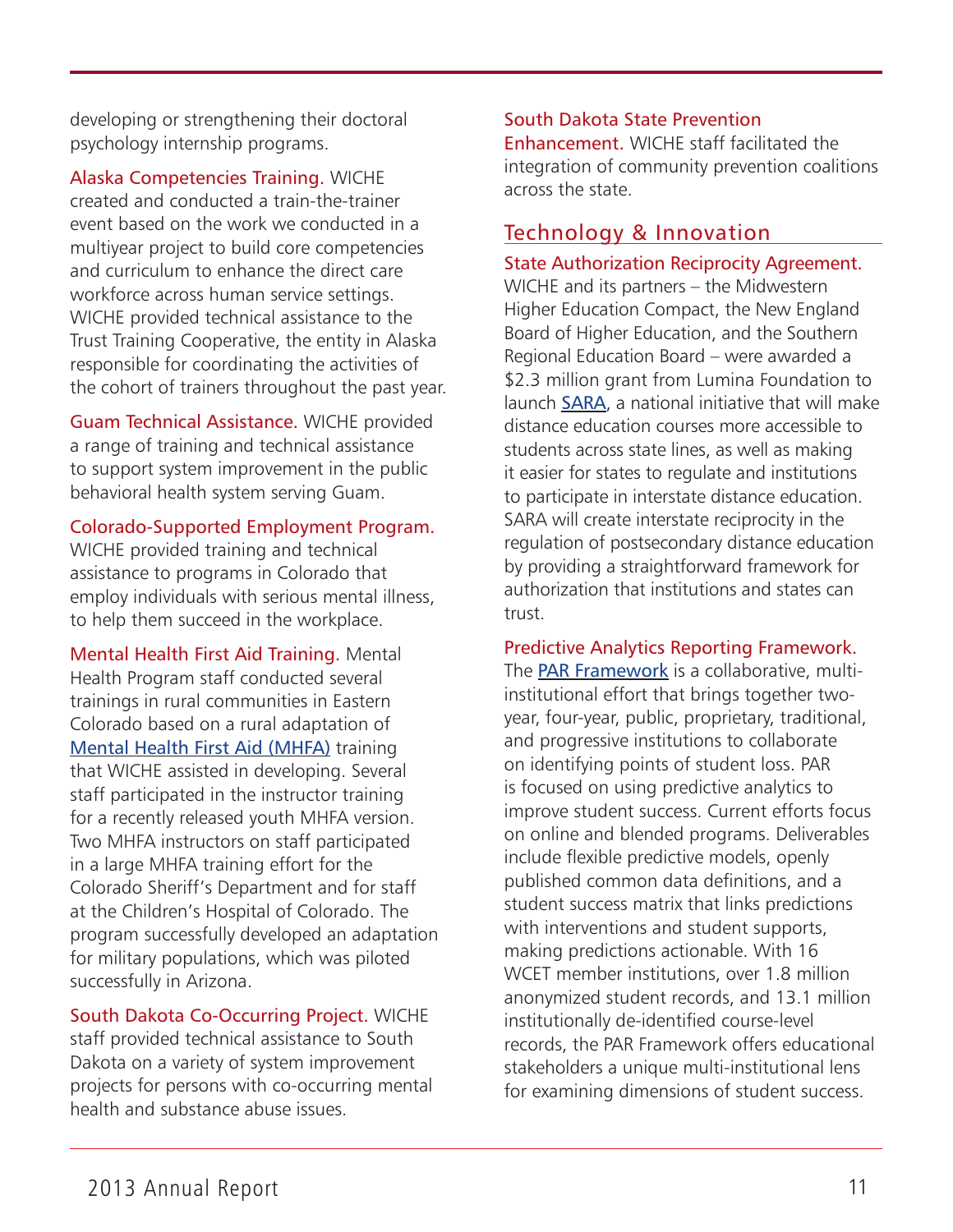WICHE Internet Course Exchange. [ICE](http://www.wiche.edu/ice) enables students, through their home institutions, to seamlessly access high-quality online courses and programs offered by other four-year and two-year ICE member institutions. The seven institutions in the Oregon University System joined the ranks of the ICE members in January, adding quarter-based course options to the catalog.

State Authorization Network. [SAN](http://wcet.wiche.edu/advance/state-authorization-network), now in its third year, is a membership service for those seeking to comply with authorization regulations related to the provision of online and distance courses to students in other states. WCET provides training on the state regulations, access to experts, and strategies on meeting state requirements. It maintains a community of practitioners to share effective practices and the latest developments. Participation in SAN is an additional feefor-service opportunity for WCET member institutions, systems, and consortia. SAN provided input and support in the development of the State Authorization Reciprocity Agreement. A special SAN meeting, held in conjunction with the state regulators' national conference, promoted dialogue between institutional compliance personnel and officials from many states.

WCET Membership Services. WCET offers members a number of services. It produced short briefs in the *Talking Points*, *Lessons Learned,* and *Q&A* series, available on the [WCET website](http://wcet.wiche.edu), including "A Simple Guide to Navigating the MOOC Muddle," "State and Federal Regulations on 'State Authorization' of Distance Education," and "FERPA Requirements for Non-Faculty Employees." In addition, through member-only email discussions, WCET's popular *Frontiers* blog, and regular Twitter updates, educators from institutions with large as well as small online and distance

education programs can readily tap into WCET's network of e-learning experts. The number of member subscribers to the email discussion list exceeds 2,000 in North America. WCET's Academic Leadership Forum provides provosts, deans, and senior academic leaders with a peer-to-peer networking opportunity on the engagement of adjunct faculty, mobile learning, and other topics.

WCET Annual Meeting and Awards. Last year's annual meeting, held from October 31-November 3 in San Antonio, drew 350 attendees. The [WCET Outstanding Work](http://wcet.wiche.edu/advance/wcet-awards)  [\(WOW\)](http://wcet.wiche.edu/advance/wcet-awards) award, established to recognize innovative solutions to key problems, honored three organizations: the Monterey Institute of Technology for Developmental Math: An Open Program, a free program designed to help financially disadvantaged students to pass developmental math as a bridge to a college education; the New Jersey Research and Education Network for NJVID, a digital video repository service for streaming and preservation of academic and research videos for higher education; and the Tennessee Board of Regents for the TBR Mobile App Education and Workforce Resource Center, a growing, publicly accessible repository of mobile apps for learning that have undergone peer review. In addition, Rhonda Epper, assistant provost at the Colorado Community College System, received the [Richard Jonsen Award](http://wcet.wiche.edu/advance/wcet-awards), WCET's top honor, given annually to a WCET member whose career has been committed to improving postsecondary educational programs and services through innovative uses of technology.

WCET Leadership Summit. WCET Leadership Summits are single-issue focused, deepdive discussions among higher education administrators who are considering adoption of an emergent technology-related initiative.

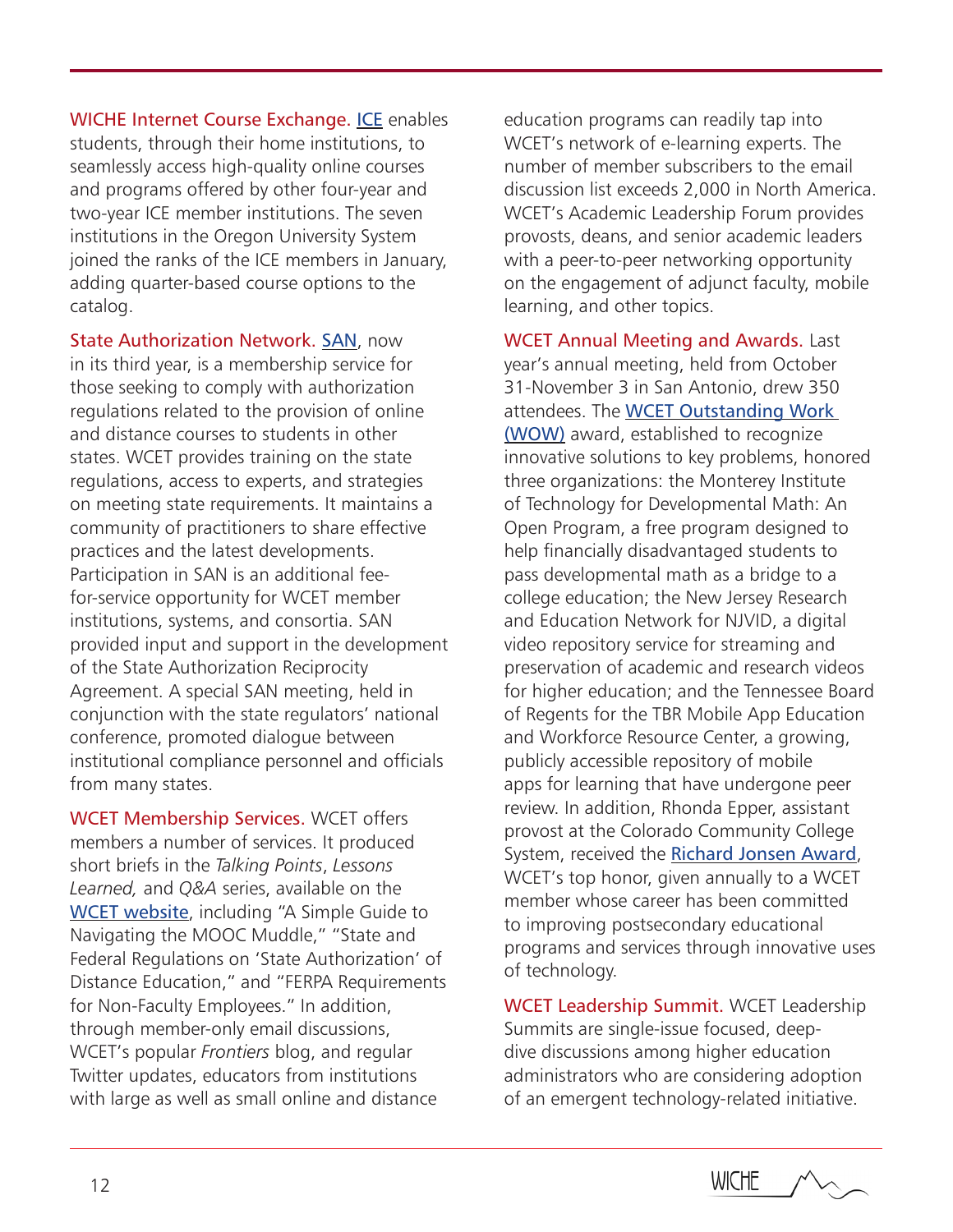The summits are designed to provide these leaders with a checklist of the challenges, opportunities, and options for advancing such initiatives. The [2013 Leadership Summit,](http://wcet.wiche.edu/connect/2013-data-summit)  ["Living Under the Sword of Data](http://wcet.wiche.edu/connect/2013-data-summit)," explored the impact that big data is having on a broad range of issues, from online quality to student success, across the higher education ecosystem. The summit featured leaders who are changing the learning analytics landscape and offered opportunities for engaging in efforts that are already having direct positive effects on keeping college students in school.

### Western States Decision Support Group.

The WICHE Mental Health Program, in collaboration with the Substance Abuse and Mental Health Services Administration and the WICHE states, provides a platform for collaboration and learning relating to improving the capacity of member states to measure performance and system outcomes and to use data as an effective tool in planning and public policy development.

Alaska Psychiatric Institute. WICHE staff is providing technical assistance in the areas of leadership development, strategic planning, performance improvement, and the provision of distance services through the use of technology.

WCET Badge Initiative. Game-based learning, gamification, and badges are gaining momentum as forms of student engagement and alternative credentialing. WCET created a demonstration project on game-based learning and badges titled "Who's Got Class" as a way for the higher education community to get a fun, light-hearted, and hands-on introduction to badges for learning. The project attracted 182 players from 87 institutions, who participated in an authentic experience of badges and game-based learning.

[Managing](http://wcet.wiche.edu/advance/managing-online-education-survey ) Online Education. The Managing [Online Education](http://wcet.wiche.edu/advance/managing-online-education-survey ) survey, conducted by WCET in partnership with eCampusAlberta and BCcampus, obtains data on the instructional, operational, and technology infrastructure of online operations in higher education. Using a series of focused surveys, the project seeks to learn about trends, issues, opportunities, and barriers to success related to the in the management and operation of online, distributed, and distance learning programs in U.S. and Canadian postsecondary education.

State Higher Education Policy Database. The nation's only [online searchable database](http://higheredpolicies.wiche.edu/content/policy/index)  [of higher education policies](http://higheredpolicies.wiche.edu/content/policy/index) provides state and national policymakers, education leaders, practitioners, and education consumers with an inventory of state-level policies and resources in key policy issue areas related to access and success in higher education.

Policy Publications Clearinghouse. The [clearinghouse](http://higheredpolicies.wiche.edu/content/clearinghouse/index) is a depository of publications, reports, and briefs related to higher education.

### Accountability

Interstate Passport Initiative. The [Interstate](http://www.wiche.edu/passport)  [Passport Initiative](http://www.wiche.edu/passport) is creating a new interstate block transfer framework for lower-division general education, one based on studentlearning outcomes rather than seat time in courses or credits. Passport Learning Outcomes and proficiency criteria for transfer have been identified in the three academic areas making up the Passport's Phase I Block: written communication, oral communication, and quantitative literacy. Seventeen of the 23 pilot institutions are in the process of signing the Phase I Passport Agreement. Applications for additional institutions and WICHE states are now available.

Benchmarks: WICHE Region 2012. The [Benchmarks report](http://www.wiche.edu/pub/16492) presents information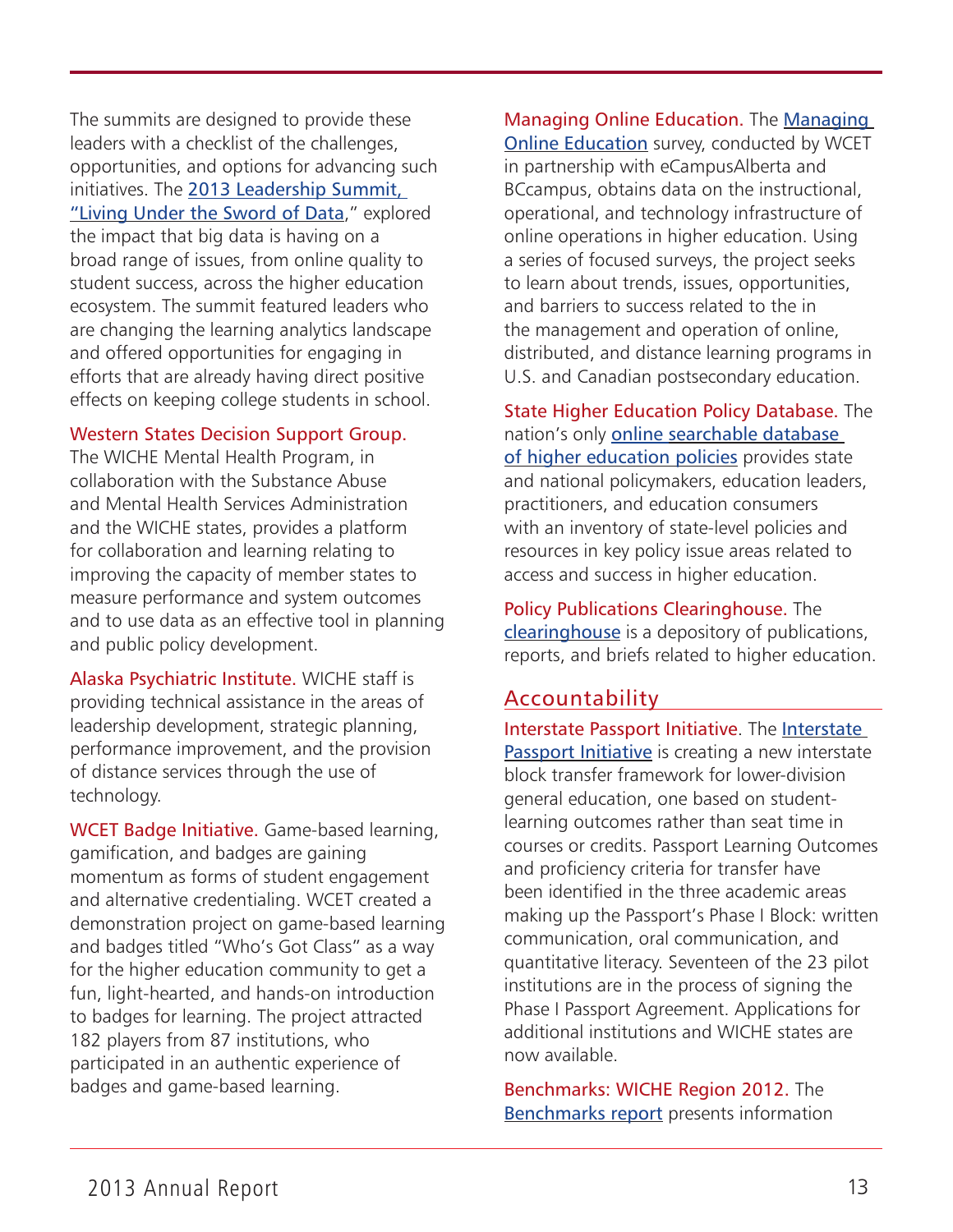on the West's progress in improving access to, success in, and the financing of higher education. The information is updated annually to monitor change over time and to encourage its use as a tool for informed discussion in policy and education communities, focusing on demographics related to access, success, and finance in the West.

Academic Leaders Toolkit. A joint project of the Alliance and the Forum, the [toolkit](http://alt.wiche.edu) is a searchable, web-based depository of useful decision-making tools, contributed by academic leaders. The first annual Academic Leaders Tool of the Year award was given in April to the Arizona's Academic Programs Articulation Steering Committee for its course equivalency guide and tracking system.

Alaska Outcomes and System Performance

Project. The Alaska Outcomes and System Performance Project provides the statistical research necessary for the refinement of the performance management system of the Division of Behavioral Health, which is used to monitor the performance of the behavioral health treatment system.

South Dakota Survey. This annual mail survey of clients of the South Dakota Division of Behavioral Health is used to monitor access to care, quality of care, outcomes, and satisfaction with treatment services.

Transparency by Design. A WCET-managed project, [Transparency by Design](http://www.wcet.wiche.edu/advance/transparency-by-design), was funded by Lumina Foundation through July 2012. The project's data set, developed collaboratively with a diverse set of institutions, was the initiative's largest accomplishment. Gaining consensus on metrics for measuring data such as student satisfaction, engagement, and learner progress was a laudable achievement. Last July the Transparency by Design Executive Committee decided to close its product site,

College Choices for Adults, and redirect traffic to a page on the WCET website, which includes the history and accomplishments of the initiative.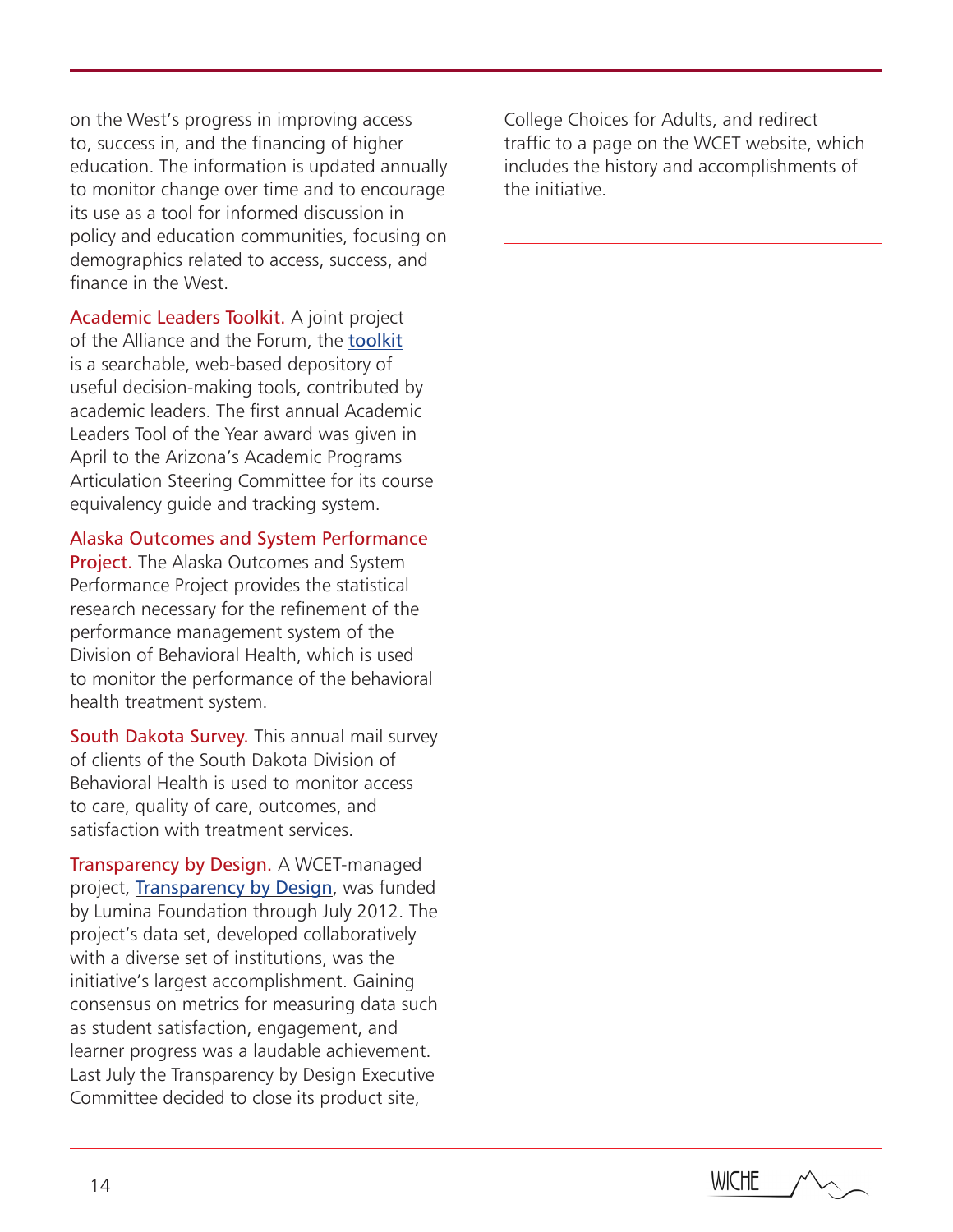# WICHE's Commissioners

#### Alaska

Susan Anderson, president/CEO, The CIRI Foundation, Anchorage Diane M. Barrans, executive director, Alaska Commission on Postsecondary Education, Juneau

James Johnsen, senior vice president, Alaska Communications, Anchorage

#### Arizona

Leah Bornstein (WICHE chair), president, Coconino Community College, Flagstaff

Chris Bustamante, president, Rio Salado College, Tempe Eileen Klein, president, Arizona Board of Regents, Phoenix

#### California

Christopher Cabaldon, principal, Capitol Impact, and mayor, West Sacramento City, Sacramento

Dianne Harrison (WICHE vice chair), president, California State University, Northridge, Northridge

#### Colorado

Joseph Garcia, lieutenant governor, State of Colorado, and executive director, Colorado Department of Higher Education, Denver

Loretta Martinez, general counsel and secretary to the board, Metropolitan State University of Denver, Denver

Dene Kay Thomas, president, Fort Lewis College, Durango

#### Hawai'i

Francisco Hernandez, vice chancellor for students, University of Hawai'i at Manoa, Honolulu

Carol Mon Lee, attorney and retired associate dean, University of Hawai'i Richardson School of Law, Honolulu

Steven Wheelwright, president, Brigham Young University Hawai'i, Laie

### Idaho

Michael Rush, executive director, Idaho State Board of Education, Boise

### Montana

Clayton Christian, commissioner of higher education, Montana University System, Helena

Kim Gillan, former state senator, Billings

Sheila Stearns, commissioner of higher education emerita, Montana University System, Missoula

### Nevada

Vance Farrow, industry specialist-healthcare, Governor's Office of Economic Development, Las Vegas

Joseph Hardy, state senator, Boulder City

Vic Redding, vice chancellor of finance, Nevada System of Higher Education, Reno

### New Mexico

José Garcia, cabinet secretary, New Mexico Higher Education Department, Santa Fe Mark Moores, state senator, Albuquerque Patricia Anaya Sullivan, assistant dean, New Mexico State University, Las Cruces

#### North Dakota

Duaine Espegard, president, North Dakota Board of Higher Education, Grand Forks

Ray Holmberg, state senator, Grand Forks

Ham Shirvani, former chancellor, North Dakota University System

#### **Oregon**

Ryan Deckert, president, Oregon Business Association, Tigard Camille Preus, president, Blue Mountain Community College, Pendleton

Hilda Rosselli, postsecondary policy advisor, Oregon Education Investment Board, Salem

#### South Dakota

Robert Burns, dean emeritus, SDSU Honors College, and distinguished professor emeritus, South Dakota State University, Brookings

James O. Hansen, former regent, South Dakota Board of Regents, Pierre

Jack Warner, executive director, South Dakota Board of Regents, Pierre

### Utah

Bonnie J. Beesley (immediate past WICHE chair), chair, Utah Board of Regents, Salt Lake City

Dave Buhler, commissioner, Utah System of Higher Education, Salt Lake City

Peter C. Knudson, state senator, Brigham City

#### **Washington**

Don Bennett, deputy director, Washington Student Achievement Council, Olympia

Jeanne Kohl-Welles, state senator, Seattle

Larry Seaquist, state representative, Olympia

### Wyoming

Sam Krone, state representative, Cody

Karla Leach, president, Western Wyoming Community College, Rock Springs

#### Commonwealth of the Northern Mariana Islands

Sharon Hart, president, Northern Marianas College, Saipan Jude Hofschneider, lieutenant governor, Commonwealth of the Northern Mariana Islands, Saipan

Joshua Sasamoto, president, Pacific Development, and Marianas Home, Saipan